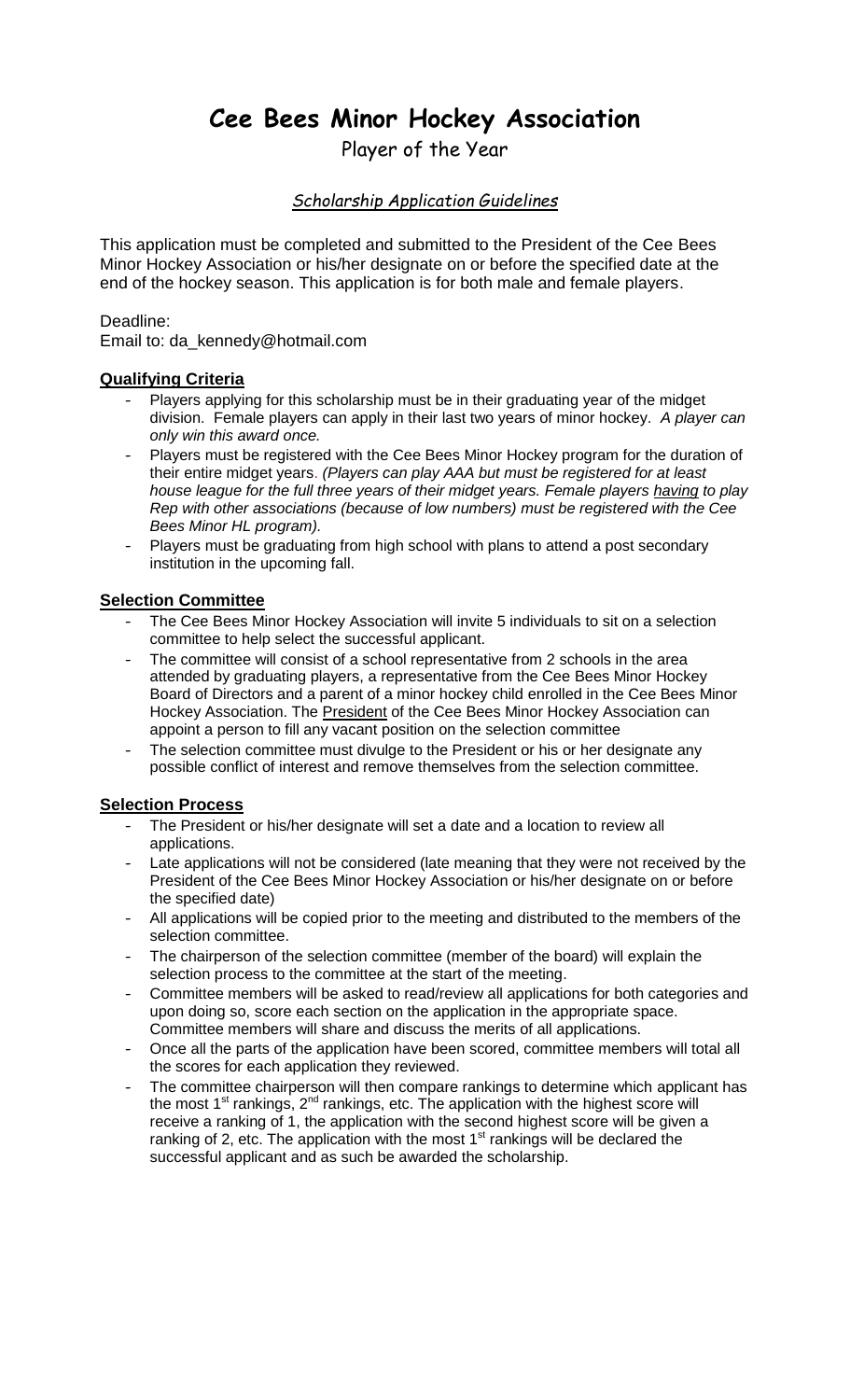# **Cee Bees Minor Hockey Association**

Player of the Year Scholarship

(Male & Female)

#### **Qualifying Criteria**

- Players applying for this scholarship must be in their graduating year of the respective female or male minor hockey division.
- Players must be registered with the Cee Bees Minor Hockey program (for their entire midget career)
- Players must be graduating from high school with plans to attend a post secondary institution in the fall of the upcoming year (male) or be returning to post secondary in the next fall (female).
- Applicants must complete all parts of this application. Incomplete applications which have not submitted all required information will be disallowed.

#### **Applicant Information**

| Name of Nominee: |       |       |
|------------------|-------|-------|
| Address:         |       |       |
|                  |       |       |
| Phone:           | Home: | Cell: |

#### **Part A - Scholastic Information**

Please provide a copy of your most current report card.

Please indicate if you are taking academic, advanced and university credit courses I am taking. Only check one;

Academic courses \_\_\_\_\_ (2 points) or,

\_\_\_\_\_\_\_\_\_\_\_\_\_\_\_\_\_\_\_\_\_\_\_\_\_\_\_\_\_\_\_\_

Academic and advanced courses \_\_\_\_\_ (3 points)

If you are taking advanced and/or university credit courses please indicate which courses you are taking.

Please indicate your current overall average as indicated on your submitted most recent report card. Please check only one.

| 50-59  | (25 points) |
|--------|-------------|
| 60-69  | (30 points) |
| 70-79  | (35 points) |
| 80-89  | (40 points) |
| 90-100 | (45 points) |

#### **SCORE: \_\_\_\_**

#### **Part B - Involvement In Extra Curricular School Activities**

Please indicate in the space provided any extra curricula school activities you have been involved in during your high school years.

| <b>SCORE: __(/10 points)</b> |  |
|------------------------------|--|